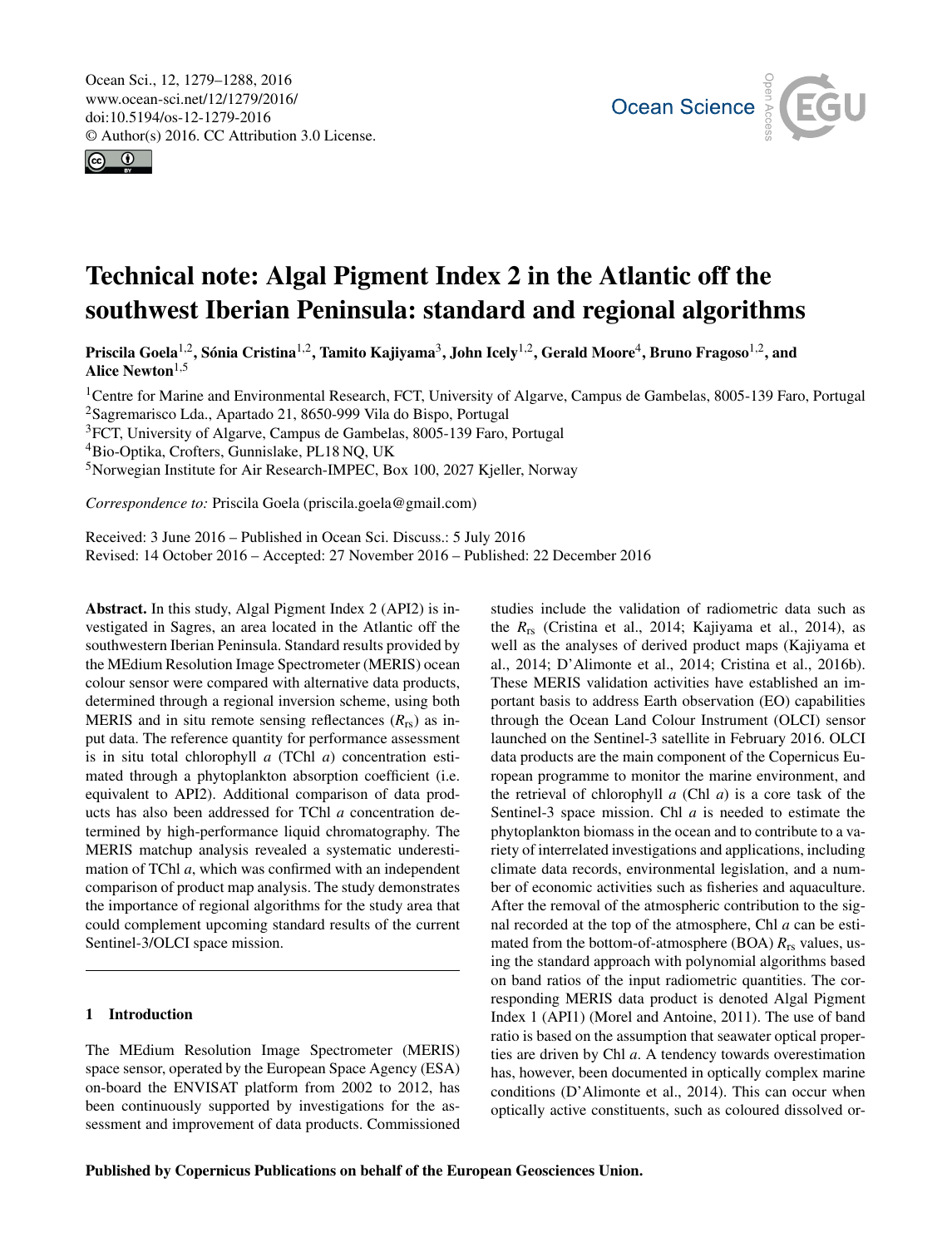ganic matter (CDOM) and detrital particulate matter, exceed their typical levels. The Chl *a* retrieval accuracy declines in these optically complex conditions because the band ratio approach attributes variations of the *R*rs spectral slope to changes of Chl *a*. In such cases, regionalized bio-optical algorithms are required (Bricaud et al., 2002; Gregg and Casey, 2004). Alternative ocean colour inversion schemes adopted to improve the Chl *a* retrieval from space include artificial neural nets (NNs) using *R*rs at selected wavelengths as input. In the case of MERIS standard deliverables, this corresponds to the API2 data product (Doerffer and Schiller, 2007).

Although NNs can, in principle, model any relationship between apparent and inherent optical properties, their performance is, in practice, mostly determined by the dataset used for their training. Specific analyses are then needed to compare the standard MERIS API2 results with independent estimates. This main requirement is addressed in the present work by (1) developing and assessing the performance of an independent regional multilayer perceptron (MLP) scheme to retrieve results equivalent to MERIS API2 values; and by (2) comparing MERIS standard and regional API2 product maps.

The region being studied is the Atlantic off the southwestern Iberian Peninsula, where in situ reference data were collected at three stations off the Sagres region at 2, 10, and 18 km from the coast (henceforth, stations A, B, and C, respectively). The study is conducted based on both matchup analyses and product map intercomparisons, with timely presentation of the results acknowledging not only the planned MERIS data reprocessing but also the need for a benchmark for the analysis of the upcoming OLCI API2 deliverables. An added value of this study is to confirm that qualitative evaluations based on product map comparison can complement matchup data at the early mission stages of OLCI, when the statistical significance of matchup analysis is limited.

#### 2 Data and methods

Field campaigns were performed from 2008 to 2012 at the three study sites, with simultaneous collection of water samples and radiometric measurements. MERIS level 2 full resolution (FR,  $290 \text{ m} \times 260 \text{ m}$ ) and reduced resolution  $(RR, 1.20 \text{ km} \times 1.04 \text{ km})$  satellite images were extracted for matchup analysis and product map comparison, respectively, and analysed with the Basic ERS & ENVISAT (A) ATSR and MERIS Toolbox (BEAM version 4.9). The MEGS 8.1 processor (MERIS third reprocessing) was used to derive level 2 data, in agreement with previously reported extraction procedures (Cristina et al., 2014, 2015). The selection of satellite images was restricted to images without clouds and contamination, as indicated by not having specific product confidence (PCD), sun glint, and ice flags. More details on the image selection criteria and full description of flags are reported in Cristina et al. (2016a). TChl *a* concentration (monovinyl Chl  $a +$ divinyl Chl  $a +$ chlorophyllide  $a +$ phaeopigments) was determined by high-performance liquid chromatography (HPLC), according to Wright and Jeffrey (1997), herein referred to as TChl  $a_{\text{HPLC}}^{\text{REF}}$ . The protocols adopted for TChl *a* extraction, identification, and quantification procedures are reported in Goela et al. (2014, 2015).

#### 2.1 In situ reference data

In situ radiometric measurements were acquired with a tethered attenuation coefficient chain sensor (TACCS, Satlantic<sup>®</sup>), supporting a hyperspectral surface irradiance sensor  $E_s(\lambda)$  and a subsurface radiance sensor  $L_u(\lambda)$ , as well as a tethered attenuation chain equipped with four irradiance sensors at nominal depths of 2, 4, 8, and 16 m. Normalized water leaving reflectance  $(\rho_N)$  was computed with Eq. (1):

$$
\rho_{N}(\lambda) = \pi \frac{L_{w}(\lambda)}{E_{s}(\lambda)},
$$
\n(1)

where  $L_w$  is the water leaving radiance determined by propagating *L*<sup>u</sup> from below to above the sea surface and corrected for self-shading following Gordon and Ding (1992).  $\rho_N(\lambda)$ corresponds to the remote sensing reflectance  $R_{rs}$  upon scaling with  $\pi$ .

For the determination of in situ absorption of phytoplankton pigments at  $442 \text{ nm}$  ( $a_{ph}(442)$ ), seawater filtrates (0.5 L) were collected on GF/F filters (pore size 0.7 µm), which were then analysed with the transmittance–reflectance technique of Tassan and Ferrari (2002), using a dual beam spectrophotometer (GBC® CINTRA 40), equipped with an integrating sphere. The phytoplankton absorption was determined as the difference between the total particulate and detrital absorption, which were measured before and after sodium hypochlorite bleaching (Ferrari and Tassan, 1999; Goela et al., 2013), respectively. The API2 in situ equivalent algal pigment index TChl  $a_{\text{ABS}}^{\text{REF}}$  was then estimated by converting  $a<sub>ph</sub>(442)$  into API2, using the same regression coefficients presented in Sect. 2.2.2.

#### 2.2 Chlorophyll *a* retrieval algorithms

#### 2.2.1 MERIS standard algorithm API2

This standard product is estimated with two NNs. The first NN computes BOA *R*rs values by removing the atmospheric radiometric contribution from input space-borne *R*rs values. The second NN utilizes the BOA *R*rs to derive the  $a<sub>ph</sub>(442)$ . The final API2 product is then computed as  $MER^{API2} = A \times a_{ph}(442)^B$ , with power-law regression coefficients  $A = 21.0$  and  $B = 1.04$  derived from field measurements in the German Bight and Norwegian waters (Doerffer and Schiller, 2007).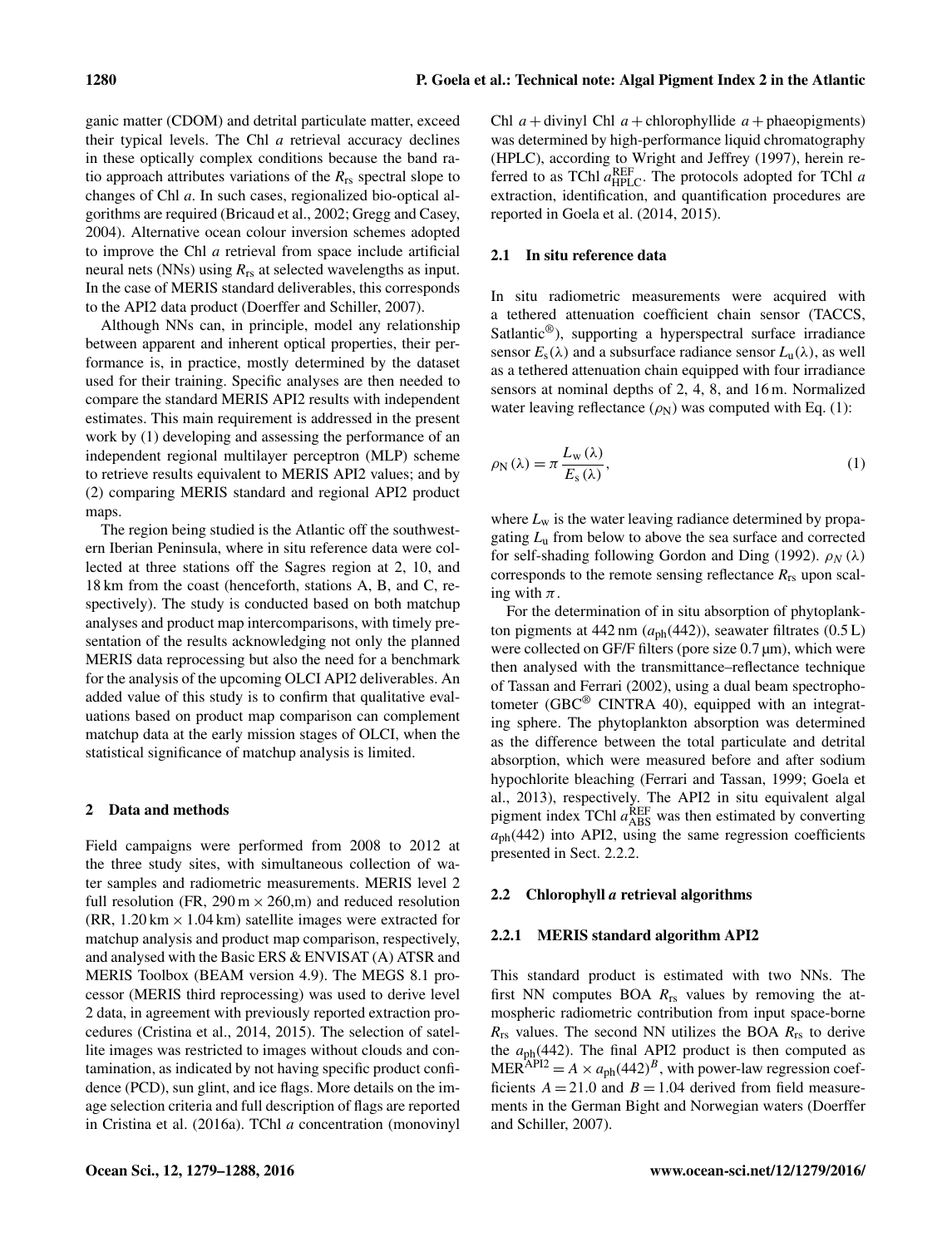P. Goela et al.: Technical note: Algal Pigment Index 2 in the Atlantic 1281

|                                                                     | N  |    | $\varepsilon$ (%) |     |    |    | $\delta$ (%) |     |       |       |       |       |      |      |      |      |
|---------------------------------------------------------------------|----|----|-------------------|-----|----|----|--------------|-----|-------|-------|-------|-------|------|------|------|------|
|                                                                     | A  | B  | C                 | All | A  | B  | $\mathbf C$  | All | A     | B     | C     | All   | A    | B    | C    | All  |
| MERAPI2 vs. TChl $a_{\rm ABS}^{\rm REF}$                            | 18 |    | 19                | 54  | 45 | 35 | 38           | 39  | $-35$ | $-32$ | $-34$ | $-34$ | 0.22 | 0.60 | 0.67 | 0.49 |
| MER <sup>API2</sup> vs. TChl $a_{\text{HPLC}}^{\text{REF}}$         | 18 |    | 19                | 54  | 48 | 39 | 42           | 43  | $-21$ | $-24$ | $-26$ | $-24$ | 0.18 | 0.54 | 0.66 | 0.38 |
| MLP $(R_{rs}^{MER})$ vs. TChl $a_{ABS}^{REF}$                       | 18 | 17 | 19                | 54  | 23 | 32 | 30           | 29  | 8     | 8     | 16    | 11    | 0.69 | 0.51 | 0.85 | 0.67 |
| MLP $(R_{rs}^{MER})$ vs. TChl $a_{HPLC}^{REF}$                      | 18 | 17 | 19                | 54  | 66 | 45 | 49           | 54  | 39    | 16    | 30    | 29    | 0.38 | 0.49 | 0.49 | 0.43 |
| MLP $(R_{rs}^{\text{SITU}})$ vs. TChl $a_{\text{ABS}}^{\text{REF}}$ | 93 | 91 | 113               | 297 | 16 | 17 | 19           | 17  | 3     | $-4$  |       | 2     | 0.88 | 0.91 | 0.91 | 0.91 |
| MLP $(R_{rs}^{SITU})$ vs. TChl $a_{HPLC}^{REF}$                     | 93 | 91 | 113               | 297 | 56 | 35 | 39           | 43  | 27    |       | 20    | 18    | 0.48 | 0.86 | 0.61 | 0.63 |

**Table 1.** Comparison of the standard (MER<sup>API2</sup>), the regional bio-optical algorithms MLP( $R_{rs}^{\text{MER}}$ ) and MLP( $R_{rs}^{\text{SITU}}$ ), and the TChl  $a^{\text{REF}}$ .

# 2.2.2 Regional MLP NN algorithm

The regional MLP for retrieving the data product equivalent to API2 has been trained with the in situ data collected at the Sagres site (instructions for independent implementation by users are provided at the web link [http://ocportugal.org/sites/](http://ocportugal.org/sites/default/files/mlpSgrAPI2.pdf) [default/files/mlpSgrAPI2.pdf\)](http://ocportugal.org/sites/default/files/mlpSgrAPI2.pdf). This MLP is here applied to two different sets of input data for assessment of performance and for comparison of results. The first set consists of the in situ  $R_{rs}$  values ( $R_{rs}^{\text{STTU}}$ ), and the second set includes standard MERIS BOA  $R_{rs}$  data  $(R_{rs}^{MER})$ . Corresponding data products are denoted  $MLP(R_{rs}^{STTU})$  and  $MLP(R_{rs}^{MER})$ , respectively. In both cases, *R*rs at 490, 510, and 560 nm were selected as input channels, in agreement with the reference study (Cristina et al., 2014).

A novelty detection scheme (D'Alimonte et al., 2014; Bishop, 1994) was used to verify the algorithm applicability range by evaluating the representativeness of the input data in the training dataset (D'Alimonte et al., 2003; Mélin et al., 2011; Sá et al., 2015). The adopted applicability range is based on a novelty index  $(\eta)$  presented in published works (D'Alimonte et al., 2013; Sá et al., 2015). A revision is, however, applied for the scope of this work. This updated version considers all dimensions of the principal component analysis (PCA) of selected input data, rather than only the first three components considered in the past (see <http://ocportugal.org/sites/default/files/mlpSgrAPI2.pdf> for details). This updated definition is more effective for cases where the variability of training and application data tends to occur at different wavelengths (details not presented here). Key features are the following: (1)  $\eta$  is bounded between 0 and  $\infty$ ; (2) the more the  $R_{rs}$  spectrum is similar to the in situ MLP training measurements, the lower is its  $\eta$ ; and (3) an  $R_{rs}$  spectrum is considered within the MLP applicability range when  $\eta \leq 1$ .

#### 3 Results

The main tasks of this study are the following: (1) to evaluate the performance of regional MLP algorithm and the MER<sup>API2</sup> results with respect to the in situ TChl  $a_{\text{ABS}}^{\text{REF}}$  reference measurements; (2) to verify the applicability of the regional  $MLP(R_{rs}^{MER})$  and to compare product maps with MERIS algal pigment indices; and (3) to extend the analysis by also considering TChl  $a_{\text{HPLC}}^{\text{REF}}$  for data product assessment. The main results are summarized in Table 1.

The statistical figures used to evaluate the estimated (*y*) in relation to the reference in situ TChl  $a(x)$  are absolute  $(\varepsilon)$ and signed  $(\delta)$  percent differences, defined as

$$
\varepsilon = \frac{1}{N} \sum_{i=1}^{N} \frac{|y_i - x_i|}{x_i} \times 100; \delta = \frac{1}{N} \sum_{i=1}^{N} \frac{y_i - x_i}{x_i} \times 100, \quad (2)
$$

where  $N$  is the total number of samples and  $i$  is the sample index. For product map comparison, the absolute  $(\varepsilon^*)$  and signed ( $δ$ <sup>\*</sup>) unbiased differences are instead determined as

$$
\varepsilon^* = \frac{1}{N} \sum_{i=1}^N \frac{|y_i - x_i|}{y_i + x_i} \times 200; \delta^* = \frac{1}{N} \sum_{i=1}^N \frac{y_i - x_i}{y_i + x_i} \times 200, \tag{3}
$$

where  $x_i$  and  $y_i$  are the MLP( $R_{rs}^{\text{MER}}$ ) and MER<sup>API2</sup> values, respectively, taking the mean of the two values as a reference. In addition, the coefficient of determination  $(r^2)$  between the evaluated quantities is also reported. The total number of samples used to validate MER<sup>API2</sup> and MLP( $R_{rs}^{\text{MER}}$ ) algorithm results, with respect to the in situ reference measurements, is  $N = 54$ . In contrast, the total number of samples for assessing the performance of the regional MLP algorithm with in situ reference measurements MLP  $(R_{rs}^{\text{SITU}})$  is  $N = 297$ . This larger number of samples is based on the data from four to eight radiometric casts for each in situ TChl a sample at each location.

#### 3.1 Matchup data analysis

The top panels of Fig. 1 present the matchup comparisons of MER<sup>API2</sup>, MLP( $R_{rs}^{\text{MER}}$ ), and MLP( $R_{rs}^{\text{STTU}}$ ) with respect to the in situ reference TChl  $a_{\text{ABS}}^{\text{REF}}$  (Fig. 1a–c, respectively). While MER<sup>API2</sup> underestimates TChl *a* ( $\delta = -34\%$ ) especially at higher concentrations, the regional products slightly overestimate TChl *a*:  $\delta = 11\%$  for MLP( $R_{rs}^{\text{MER}}$ ) and 2 % for  $MLP(R<sub>rs</sub><sup>SITU</sup>)$ . The best agreement between datasets is ob-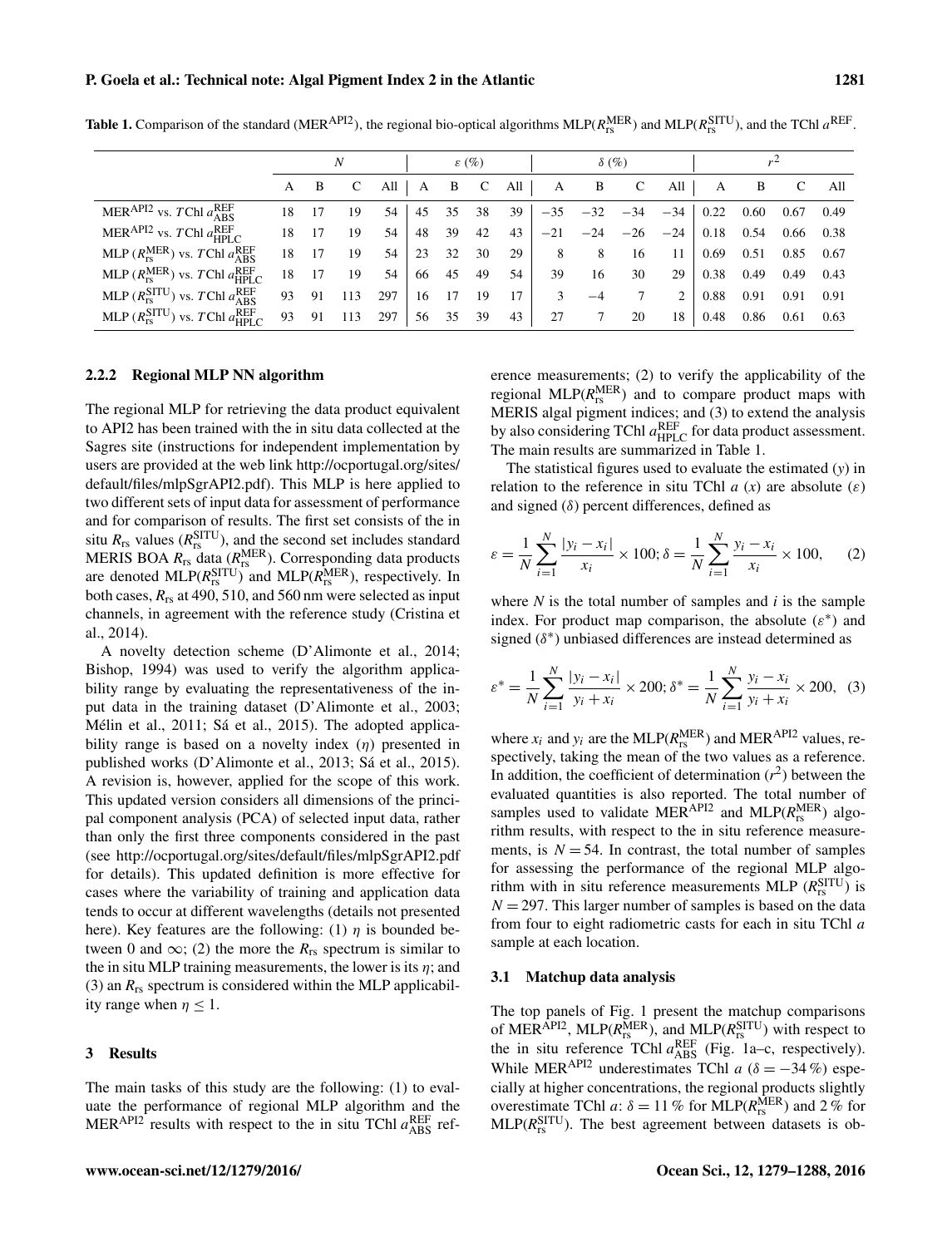

Figure 1. Comparison between MERIS standard Algal Pigment Index 2 and results obtained by applying the multilayer perceptron (MLP) regional scheme for the Sagres region. The top row panels present the matchup comparisons with respect to the in situ reference TChl  $a_{\rm ABS}^{\rm REF}$ while the lower panels detail the matchup comparisons with TChl  $a_{\text{HPLC}}^{\text{REF}}$ .



Figure 2. (a) Schematic diagram showing, respectively, underestimation and overestimation of MERIS Algal Pigment Indices 1 and 2, relative to TChl *a*, estimated through the absorption coefficient at 442 nm (TChl  $a_{\rm ABS}^{\rm REF}$ ) and measured by HPLC (TChl  $a_{\rm HPLC}^{\rm REF}$ ), and (**b**) scatter plot of the TChl  $a_{\rm ABS}^{\rm REF}$  vs. TChl  $a_{\rm HPLC}^{\rm REF}$ .

tained with  $MLP(R_{rs}^{STTU})$ , while  $MER^{API2}$  shows larger uncertainties. The matchup analysis in Table 1 shows that the underestimation of MERAPI2 in relation to TChl *a* is relatively constant (35, 32, and 34 %, at stations A, B and C, respectively) at all stations, but the correlation coefficient improves with distance offshore (0.22, 0.60, and 0.67 at stations A, B, and C, respectively).

In general, the matchup analysis with TChl  $a_{\text{HPLC}}^{\text{REF}}$  reveals higher uncertainties for MER<sup>API2</sup>, MLP( $R_{rs}^{\text{MER}}$ ), and

 $MLP(R<sub>rs</sub><sup>SITU</sup>)$ , as detailed in Fig. 1 (lower panel). Note that also in this case  $MLP(R_{rs}^{STU})$  presents the best results, with the highest coefficient of determination and the lowest bias. Similar to what has been documented for TChl  $a_{\rm ABS}^{\rm REF}$ , the bias for TChl  $a_{\text{HPLC}}^{\text{REF}}$  displays only small differences between the sampling stations. The coefficient of determination instead increases from station A to station C. The underestimation of MER<sup>API2</sup> in relation to TChl  $a_{\text{HPLC}}^{\text{REF}}$  is also observed, but with a lower bias (Fig. 1d). These observations are schema-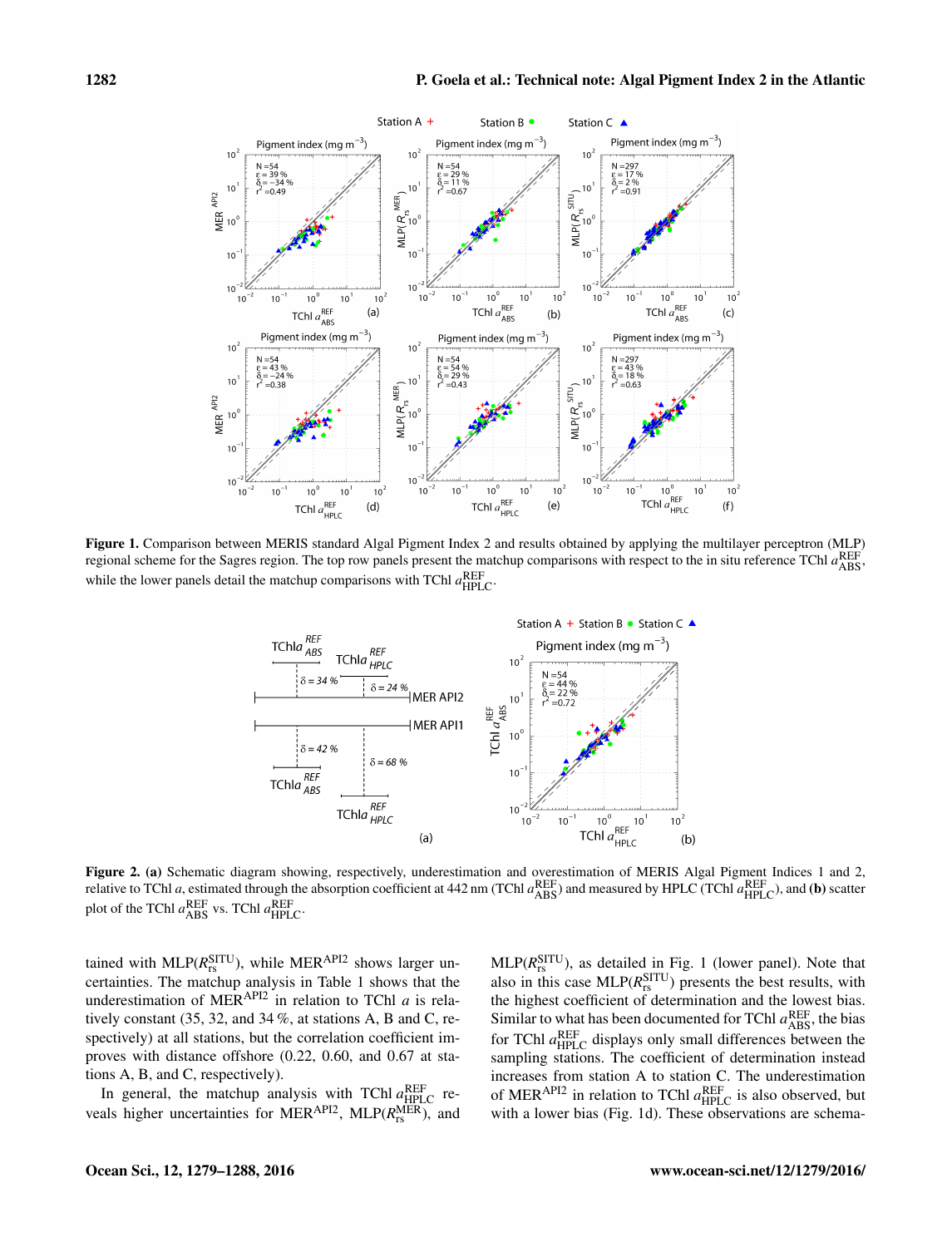

Figure 3. Comparison between the Sagres regional MLP algorithm map and the MERIS pigment index product map for Algal Pigment Index 2 on 25 August 2010, showing (a) the product map of the regional MLP, (b) standard API2 MERIS product map, (c) difference between MER<sup>API2</sup> and MLP( $R_{rs}^{\text{MER}}$ ), (d) region of applicability of MLP( $R_{rs}^{\text{MER}}$ ), (f) results of the application of the regional MLP to the Portuguese coast in the three regions of interest shown in (e). Please see Sect. 3.2 for a more detailed description of the panels (source: MER\_RR\_2PRAC20100825\_103551\_000026292092\_00223\_44365\_0000.N1).

tized in Fig. 2, where  $MER^{API2}$  is considered as the baseline. A complementary comparison with MER<sup>API1</sup> is considered for completeness. Results indicate an overestimation by the API1 algorithm in relation to both estimations of TChl *a* (details not shown). The tendency of TChl  $a_{\text{ABS}}^{\text{REF}}$  to produce higher values than TChl  $a_{\text{HPLC}}^{\text{REF}}$  is also confirmed.

#### 3.2 Comparison of product maps

The comparison of MERIS API2 standard product with the MLP regional results is presented in Fig. 3. The maps for the regional MLP (Fig. 3a) and the MERAPI2 (Fig. 3b) are shown in the top panel, together with the difference between  $MER^{API2}$  and  $MLP(R_{rs}^{MER})$  shown in Fig. 3c. Overestimations of more than 35 % in relation to the regional MLP are coloured in pink, and underestimations below 35 % are coloured in yellow, while differences between −35 and 35 % are in green. The MLP( $R_{rs}^{\text{MER}}$ ) region of applicability is shown in Fig. 3d, with black contours indicating the threshold  $\eta = 1$ . Results indicate an underestimation by MER<sup>API2</sup> of more than 35 % in a significant part of the applicability range, especially near the coast.

The results from the application of Sagres regional MLP to the Atlantic off the Portuguese coast is presented in Fig. 3e and f. Besides the Sagres area (no. 3, in blue), two other regions of interest (ROIs) have been chosen for comparison of product maps: Figueira da Foz (no. 1, in red) and the Lisbon region (no. 2, in green; Fig. 3e). Note that ROIs no. 1

**Table 2.** Comparison between the regional MLP( $R_{\text{rs}}^{\text{MER}}$ ) and the standard MER<sup>API2</sup> (the locations of ROIs are presented in Fig. 3e).

| ROI.  |                 | $N_{\rm tot}$ $N_{\rm val}$ | $\varepsilon^*$ (%) $\delta^*$ (%) |            | $r^2$      |
|-------|-----------------|-----------------------------|------------------------------------|------------|------------|
|       | No. 1 2122 2075 |                             | 43                                 |            | $-43$ 0.70 |
|       | No. 2 3383      | 1739                        | 32                                 | $-30$ 0.71 |            |
|       | No. 3 2946 2224 |                             | 20                                 |            | $-15$ 0.76 |
| Total | 8451            | 6038                        | 32.                                | $-29$      | 0.76       |

and no. 2 have been selected for their contrasting features: the first is influenced by the Mondego River plume and the second by the Tagus estuary. The comparison between the MERAPI2 and regional MLP products is presented as a scatter plot (Fig. 3f), following the same colour coding of the three ROIs. The underestimation tendency of MER<sup>API2</sup> in relation to in situ TChl *a* is confirmed through this analysis. The results also indicate more pronounced differences in Mondego and Tagus ROIs, where values of TChl *a* are higher.

The statistical figures of the product map comparison between MERAPI2 and regional MLP are summarized in Table 2. The applicability of the Sagres MLP is verified with the novelty detection scheme. The number of total and valid (i.e.  $\eta$  < 1) data points are denoted as  $N_{\text{tot}}$  and  $N_{\text{val}}$ , respectively. The Sagres ROI presents the highest number of valid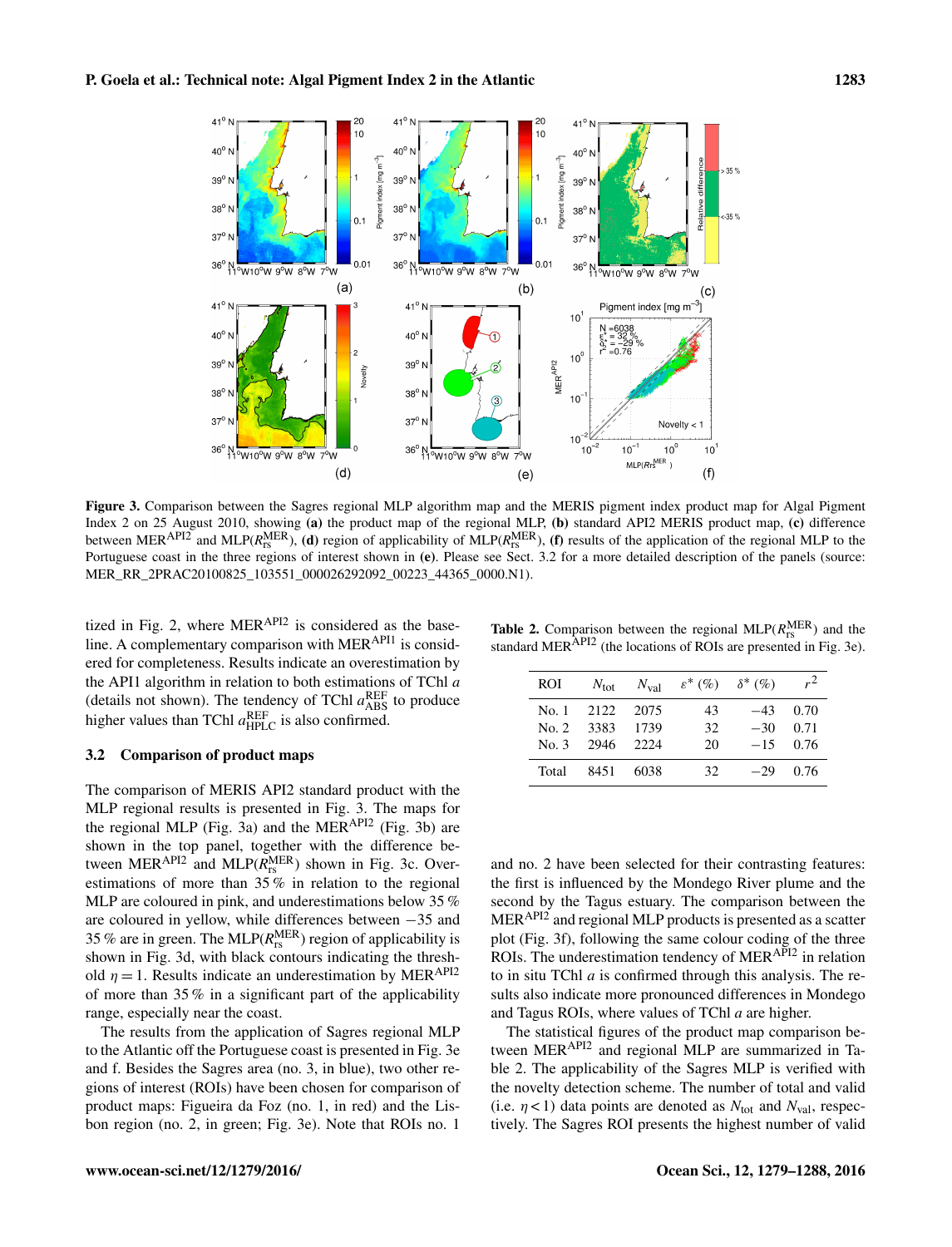data points, while the Tagus region has the highest percentage of novel data points.

## 4 Discussion

This study analysed the standard MERIS API2 product by considering the TChl *a* retrieval in the coastal waters of Portugal. Data product comparisons have been performed by developing and applying a regional MLP trained with Sagres in situ data and accounting for its applicability range. The work highlighted a tendency of MERAPI2 to underestimate TChl *a*, not only when the reference values were derived through  $a<sub>ph</sub>(442)$ , but also when determined by HPLC. This result is consistent with other studies addressing low-productivity waters (Tilstone et al., 2012). This underestimation tendency is more pronounced at higher concentrations but not observed in the results of the regional MLP. Possible explanations can be uncertainties in BOA *R*rs values, as well as in specific properties of the NN inversion scheme used to compute the standard API2 values. It is noted that the MERIS NN scheme for API2 retrieval is scoped for global applications in both Case 1 and optically complex waters. This general applicability might limit the algorithm performance in the presence of specific bio-optical relationships at the regional scale. An example could be the upwelling along the coast of Portugal (Loureiro et al., 2005; Goela et al., 2015).

As a contribution to the forthcoming OLCI mission, the present work also provides indications to enhance standard OLCI API2 results by including additional training samples in the synthetic dataset used for the development of the MERIS NN scheme. The overestimation of TChl  $a_{\rm ABS}^{\rm REF}$  in relation to TChl  $a_{\text{HPLC}}^{\text{REF}}$  has been identified in this study as one of the reasons for the systematic difference observed in the comparison of MER<sup>API2</sup> with both in situ referred targets (Fig. 2b).

The regional MLP using in situ *R*rs as input produced highly accurate results (bias of  $2\%$ ), when relating  $R_{rs}^{\text{STU}}$  to reference measurements of TChl  $a_{\text{ABS}}^{\text{REF}}$ . When MERIS  $R_{rs}$  is used, the bias is slightly higher, probably due to the uncertainties of the atmospheric correction (Cristina et al., 2014). It is also reported that a cross-validation analysis performed by splitting the in situ data into different subsets to develop and assess the regional MLP documented an increase from 2 to 9 % of the bias (details not presented). As observed for the standard NN inversion schemes, the performance of the regional MLP could be enhanced through a better representation of the optical properties of the study region: the collection of additional field measurements is hence recommended. Another aspect that has been considered is the reduction in bias when the training dataset was TChl  $a_{\rm ABS}^{\rm REF}$  estimated with  $a<sub>ph</sub>$  at 440 nm (7 % of bias). This indicates that the specific selection of the wavelength of the maximum phytoplankton absorption could allow for a better TChl *a* parameterization and hence also lead to a more accurate regional MLP.

The strong relationship between *R*rs and the phytoplankton coefficient of absorbance at 442 nm suggests the presence of case 1 waters. The better agreement with TChl  $a_{\text{ABS}}^{\text{REF}}$  rather than with TChl  $a_{\text{HPLC}}^{\text{REF}}$  can be explained by considering that the training of the neural net was performed with TChl  $a_{\rm ABS}^{\rm REF}$ . An additional explanation could be that TChl  $a_{\rm ABS}^{\rm REF}$  was determined using *a*ph(442), which is likely better related to *R*rs than TChl  $a_{\text{HPLC}}^{\text{REF}}$  (both  $a_{\text{ph}}$ (442) and  $R_{\text{rs}}$  directly represent optical properties). A caveat would, however, apply to this argument: TChl  $a_{\text{HPLC}}^{\text{REF}}$  is a direct measurement of the TChl  $a$ concentration, whereas TChl  $a_{\text{ABS}}^{\text{REF}}$  is an indirect measurement which has errors associated with the laboratory determination of  $a_{ph}(442)$ .

It is also noted that the regional relationship between  $a<sub>ph</sub>$  at 442 nm and TChl *a* retrieved by HPLC is close to that used in  $MER^{API2}$  (TChl  $a_{MERIS} = 21 a_{ph} (442)^{1.04}$ , TChl  $a_{SAGRES} =$  $27 a_{ph} (442)^{1.13}$ ). However, the local relationship between TChl *a* and *a*ph(442) corresponds to a coefficient of determination  $r^2 = 0.8$ . Hence, about 20% of variability of TChl *a* is not related to  $a_{\rm ph}(442)$ .

The ROI's data analysis indicates lower MERIS API2 values with respect to equivalent results derived with the regional MLP, especially when the TChl *a* concentration increases. This finding is in good agreement with the matchup results, thereby highlighting the benefit of independent comparison of product maps to qualitatively evaluate data products at an early stage of ocean colour space missions (e.g. OLCI).

#### 5 Conclusions

The scope of this technical note was to analyse the MERIS standard API2 product in the southwestern coast of Portugal. A regional MLP algorithm to retrieve TChl *a*, estimated through a phytoplankton absorption coefficient, was implemented and applied for this purpose. This regional algorithm produced good agreement with in situ data, hence indicating a high accuracy of regional MLP products. The applicability of the regional MLP in the study area was verified by a novelty detection scheme. With this information, the study reports an underestimation tendency of MERAPI2, which is consistent with other European basins within low ranges of this constituent. The results of the regional MLP were closer to the in situ reference for API2 – TChl *a* estimated with  $a<sub>ph</sub>(442)$  – than to TChl *a* determined by HPLC. This work also indicates that the use of a regional relationship between phytoplankton absorption and pigment concentration is expected to improve the accuracy of global ocean colour remote sensing products.

This study has highlighted the usefulness of maintaining in situ measurement programmes for validation purposes of ongoing ocean colour missions. Moreover, it has also demonstrated the importance of developing regional algorithms that not only complement standard approaches but that can also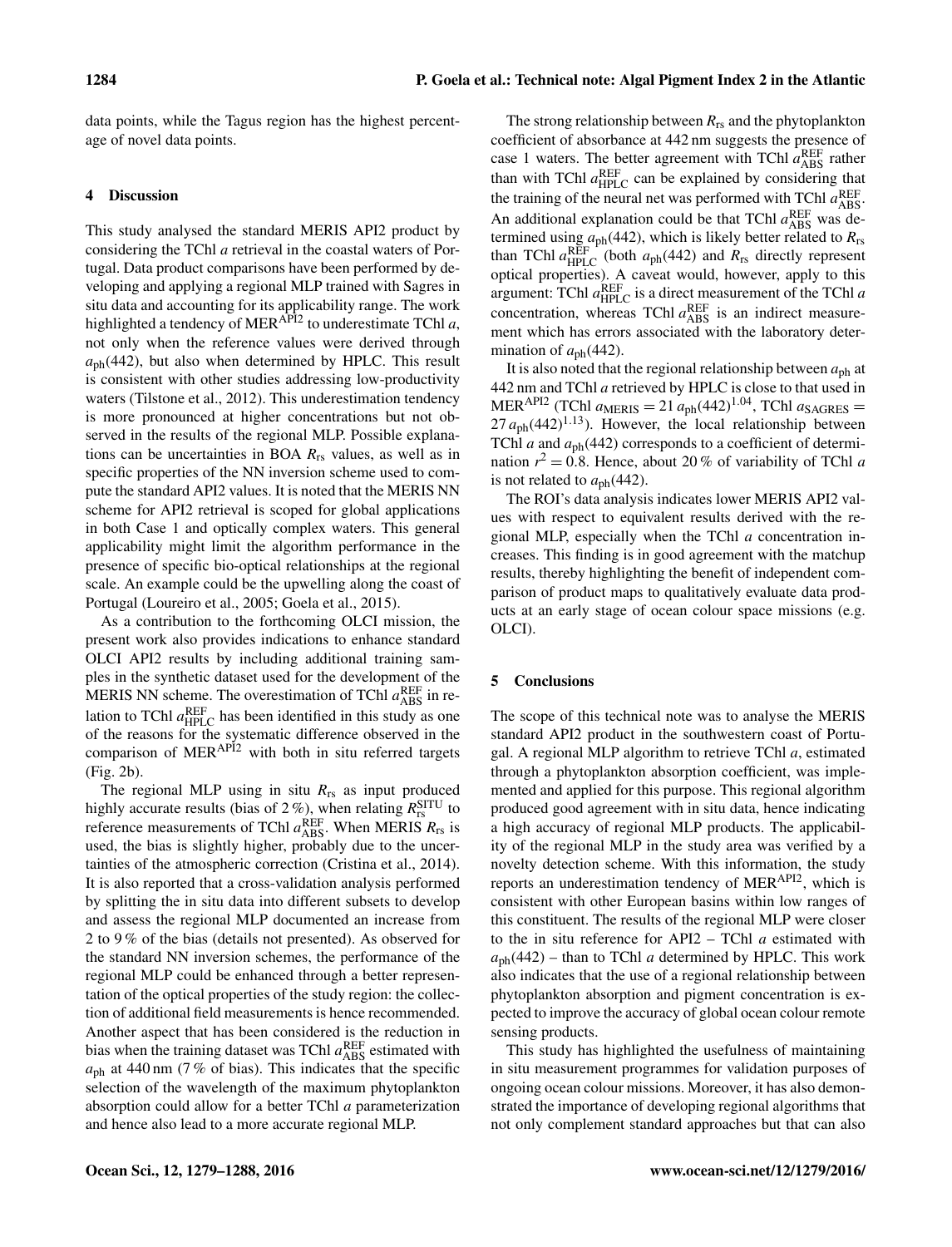be applied for the qualitative data assessments of new ocean colour missions in the early stages of product map delivery (e.g. Sentinel-3).

# 6 Data availability

The majority of the in situ data used in this work can be accessed through the ESA MERIS MAtchup In-situ Database [\(http://mermaid.acri.fr/home/home.php\)](http://mermaid.acri.fr/home/home.php), and the MERIS satellite data can be accessed through the optical data processor of ESA [\(http://www.odesa-info.eu/process\\_basic/](http://www.odesa-info.eu/process_basic/basic.php) [basic.php\)](http://www.odesa-info.eu/process_basic/basic.php).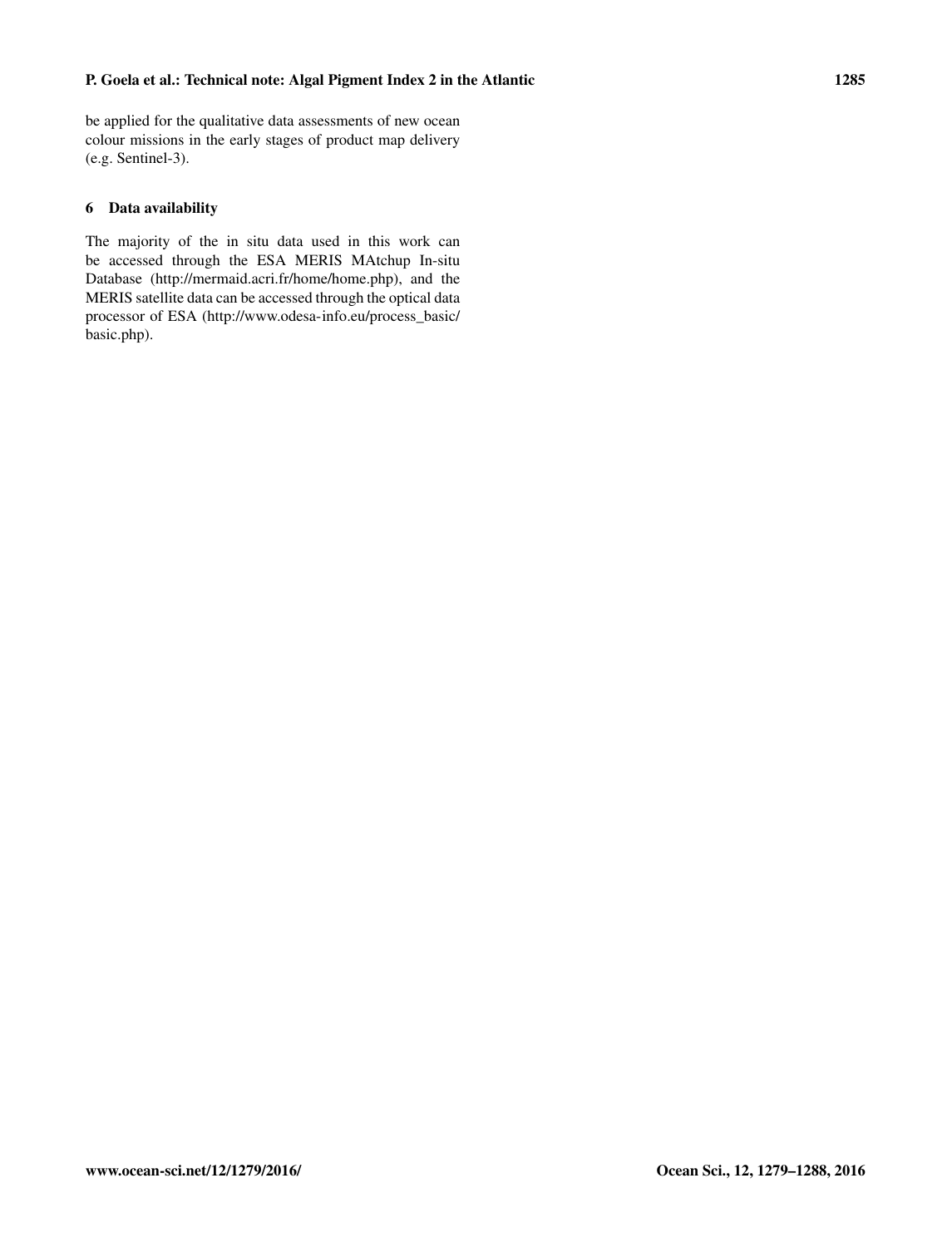| API1                                                 | Algal Pigment Index 1                                            |
|------------------------------------------------------|------------------------------------------------------------------|
| API <sub>2</sub>                                     | Algal Pigment Index 2                                            |
| <b>BEAM</b>                                          | Basic ERS & ENVISAT (A) ATSR and MERIS Toolbox                   |
| <b>BOA</b>                                           | Bottom-of-atmosphere                                             |
| <b>CDOM</b>                                          | Coloured dissolved organic matter                                |
| Chl $a$                                              | Chlorophyll a                                                    |
| EO                                                   | Earth observation                                                |
| $E_{\rm s}(\lambda)$                                 | Surface downwelling incident irradiance                          |
| <b>HPLC</b>                                          | High-performance liquid chromatography                           |
| $L_{\rm u}(\lambda)$                                 | Subsurface upwelling radiance                                    |
| $L_{\rm w}(\lambda)$                                 | Water leaving radiance                                           |
| MERAPI2                                              | MERIS Algal Pigment Index 2 standard product                     |
| <b>MERIS</b>                                         | <b>MEdium Resolution Image Spectrometer</b>                      |
| <b>MLP</b>                                           | Multilayer perceptron                                            |
| $MLP(R_{rs}^{MER})$                                  | Regional TChl a products computed using inversion schemes        |
|                                                      | based on the MLP NN using standard MERIS BOA $R_{rs}$            |
| $MLP(R_{rs}^{SITU})$                                 | Regional TChl a products computed using inversion schemes        |
|                                                      | based on the MLP NN using in situ $R_{rs}$                       |
| <b>NNs</b>                                           | Neural nets                                                      |
| $N_{\text{tot}}$                                     | Number of total data points                                      |
| $N_{\text{val}}$                                     | Number of valid data points                                      |
| <b>OLCI</b>                                          | Ocean Land Colour Instrument                                     |
| <b>PCA</b>                                           | Principal component analysis                                     |
| $r^2$                                                | Coefficient of determination                                     |
| <b>ROIs</b>                                          | Regions of interest                                              |
| $R_{\rm rs}$                                         | Remote sensing reflectances                                      |
| $\frac{R_{\rm rs}^{\rm MER}}{R_{\rm rs}^{\rm SITU}}$ | Standard MERIS BOA R <sub>rs</sub>                               |
|                                                      | In situ $R_{rs}$                                                 |
| TChl a                                               | Total chlorophyll a                                              |
| TChl $a_{ABC}^{\text{REF}}$                          | API2 in situ equivalent algal pigment index                      |
| $TChl$ $a_{\rm HPLC}^{\rm AEB}$                      | TChl <i>a</i> concentration (monovinyl Chl $a$ + divinyl Chl $a$ |
|                                                      | + chlorophyllide $a$ + phaeopigments) determined by HPLC         |
| $\delta$                                             | Signed percent differences                                       |
| $\delta^*$                                           | Signed unbiased percent differences                              |
| ε                                                    | Absolute percent differences                                     |
| $\varepsilon^*$                                      | Absolute unbiased percent differences                            |
| η                                                    | Novelty index                                                    |
| $\rho_{\rm N}$                                       | Normalized water leaving reflectance                             |

# Appendix A: List of abbreviations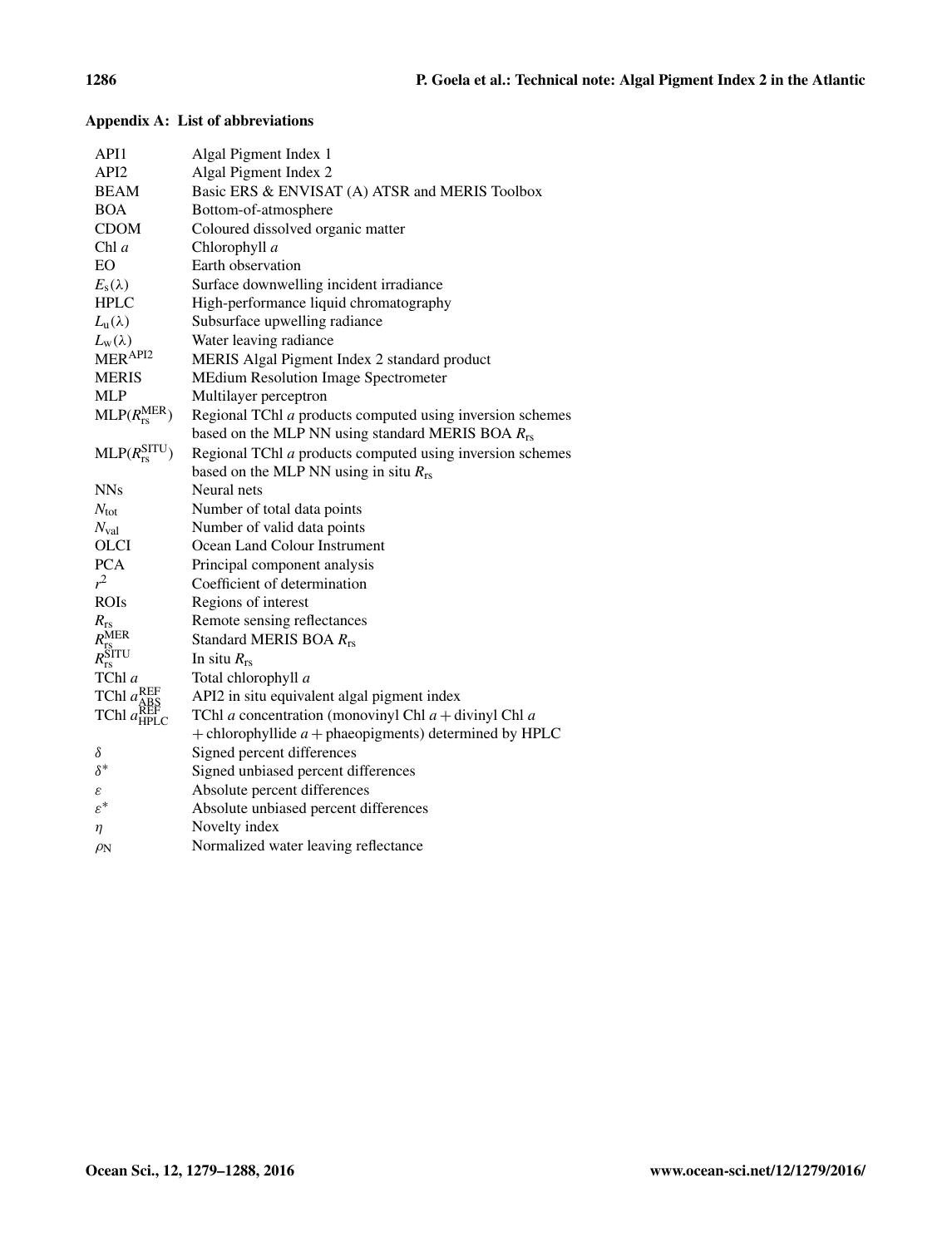#### P. Goela et al.: Technical note: Algal Pigment Index 2 in the Atlantic 1287

*Acknowledgements.* The authors thank Davide D'Alimonte for his contribution to the MLP NN algorithm development and training, and for wise advice both on the methodology design and in the interpretation of the results. This work was supported in part by the European Space Agency (ESA) for the "Technical Assistance for the Validation of MERIS Marine Products at Portuguese oceanic and coastal sites" (contract no. 21464/08/I-O) and "MERIS validation and algorithm 4th reprocessing" (contract no. ARG/003-025/14067Sagremarisco and ARG/003-025- 1406/CIMA). Priscila Costa Goela and Sónia Cristina were funded by PhD grants from the Portuguese FCT (SFRH/BD/78356/2011 and SFRH/BD/78354/2011, respectively); Alice Newton was funded by EU FP7 project DEVOTES (grant no. 308392); John Icely is funded by EU FP7 AQUA-USER (grant no. 607325) and Horizon 2020 AquaSpace (grant no. 633476).

Edited by: E. J. M. Delhez Reviewed by: V. Suslin and one anonymous referee

#### References

- Bishop, C. M.: Novelty detection and neural network validation, IEE P-Vis Image Sign., 141, 217–222, doi[:10.1049/ip](http://dx.doi.org/10.1049/ip-vis:19941330)[vis:19941330,](http://dx.doi.org/10.1049/ip-vis:19941330) 1994.
- Bricaud, A., Bosc, E., and Antoine, D.: Algal biomass and sea surface temperature in the Mediterranean basin, Intercomparison of data from various satellite sensors, and implications for primary production estimates, Remote Sens. Environ., 81, 163–178, 2002.
- Cristina, S., Moore, G., Goela, P. C., Icely, J., and Newton, A.: In situ validation of MERIS marine reflectance off the southwest Iberian Peninsula: assessment of vicarious adjustment and corrections for near-land adjacency, Int. J. Remote Sens., 35, 2347– 2377, doi[:10.1080/01431161.2014.894657,](http://dx.doi.org/10.1080/01431161.2014.894657) 2014.
- Cristina, S., Icely, J., Goela, P., DelValls, T., and Newton, A.: Using remote sensing as a support to the implementation of the European Marine Strategy Framework Directive in SW Portugal, Cont. Shelf Res., 108, 169–177, doi[:10.1016/j.csr.2015.03.011,](http://dx.doi.org/10.1016/j.csr.2015.03.011) 2015.
- Cristina, S., Cordeiro, C., Lavender, S., Goela, P. G., Icely, J., Moore, G., and Newton, A.: Seasonal-Trend decomposition time series based on Loess applied to MERIS products from the SW Iberian Peninsula: Sagres, Remote Sens., 8, 16 pp., doi[:10.3390/rs8060449,](http://dx.doi.org/10.3390/rs8060449) 2016a.
- Cristina, S., D'Alimonte, D., Goela, P. G., Kajiyama, T., Icely, J., Moore, G., Fragoso, B. D. D., and Newton, A.: Standard and regional bio-optical algorithms for chlorophyll a estimates in the Atlantic off the southwestern Iberian Peninsula, IEEE Geosci. Remote S., 13, 757–761, doi[:10.1109/LGRS.2016.2529182,](http://dx.doi.org/10.1109/LGRS.2016.2529182) 2016b.
- D'Alimonte, D., Mélin, F., Zibordi, G., and Berthon, J.-F.: Use of the novelty detection technique to identify the range of applicability of empirical ocean colour algorithms, IEEE T. Geosci. Remote, 41, 2833–2843, doi[:10.1109/TGRS.2003.818020,](http://dx.doi.org/10.1109/TGRS.2003.818020) 2003.
- D'Alimonte, D., Zibordi, G., Kajiyama, T., and Berthon, J.-F.: Comparison between MERIS and regional high-level products in European seas, Remote Sens. Environ., 140, 378–395, doi[:10.1016/j.rse.2013.07.029,](http://dx.doi.org/10.1016/j.rse.2013.07.029) 2014.
- Doerffer, R. and Schiller, H.: The MERIS Case 2 water algorithm, Int. J. Remote Sens., 28, 517–535, doi[:10.1080/01431160600821127,](http://dx.doi.org/10.1080/01431160600821127) 2007.
- Ferrari, G. and Tassan, S.: A method using chemical oxidation to remove light absorption by phytoplankton pigments, J. Phycol., 35, 1090–1098, doi[:10.1046/j.1529-8817.1999.3551090.x,](http://dx.doi.org/10.1046/j.1529-8817.1999.3551090.x) 1999.
- Goela, P., Danchenko, S., Icely, J., Lubian, L., Cristina, S., and Newton, A.: Using CHEMTAX to evaluate seasonal and interannual dynamics of the phytoplankton community off the Southwest coast of Portugal, Estuar., Coast. Shelf S., 151, 112–123, doi[:10.1016/j.ecss.2014.10.001,](http://dx.doi.org/10.1016/j.ecss.2014.10.001) 2014.
- Goela, P. C., Icely, J., Cristina, S., Newton, A., Moore, G., and Cordeiro, C.: Specific absorption coefficient of phytoplankton off the southwest coast of the Iberian Peninsula: A contribution to algorithm development for ocean colour remote sensing, Cont. Shelf Res., 52, 119–132, doi[:10.1016/j.csr.2012.11.009,](http://dx.doi.org/10.1016/j.csr.2012.11.009) 2013.
- Goela, P. C., Icely, J., Cristina, S., Danchenko, S., DelValls, T. A., and Newton, A.: Using bio-optical parameters as a tool for detecting changes in the phytoplankton community (SW Portugal), Estuar. Coast. Shelf S., 167, 125–137, doi[:10.1016/j.ecss.2015.07.037,](http://dx.doi.org/10.1016/j.ecss.2015.07.037) 2015.
- Gordon, H. R. and Ding, K.: Self-shading of in-water optical instruments, Limnol. Oceanogr., 37, 491–500, doi[:10.4319/lo.1992.37.3.0491,](http://dx.doi.org/10.4319/lo.1992.37.3.0491) 1992.
- Gregg, W. W. and Casey, H. W.: Global and regional evaluation of the SeaWiFS chlorophyll data set, Remote Sens. Environ., 93, 463–479, doi[:10.1016/j.rse.2003.12.012,](http://dx.doi.org/10.1016/j.rse.2003.12.012) 2004.
- Kajiyama, T., D'Alimonte, D., and Zibordi, G.: Match-up analysis of MERIS radiometric data in the Northern Adriatic Sea, IEEE Geosci. Remote Sens. Lett., 11, 19–23, doi[:10.1109/LGRS.2013.2244844,](http://dx.doi.org/10.1109/LGRS.2013.2244844) 2014.
- Loureiro, S., Newton, A., and Icely, J.: Microplankton composition, production and upwelling dynamics in Sagres (SW Portugal) during the summer of 2001, Sci. Mar., 69, 323–341, doi[:10.3989/scimar.2005.69n3323,](http://dx.doi.org/10.3989/scimar.2005.69n3323) 2005.
- Mélin, F., Vantrepotte, V., Clerici, M., D'Alimonte, D., Zibordi, G., Berthon, J. F., and Canuti, E.: Multi-sensor satellite time series of optical properties and chlorophyll-*a* concentration in the Adriatic Sea, Prog. Oceanogr., 91, 229–244, doi[:10.1016/j.pocean.2010.12.001,](http://dx.doi.org/10.1016/j.pocean.2010.12.001) 2011.
- Morel, A. and Antoine, D.: Pigment index retrieval in case 1 waters, ATBD 2.9, ESA Doc. No. PO-TN-MEL-GS-0005 (version 4.3), 2011.
- Sá, C., D'Alimonte, D., Brito, A., Kajiyama, T., Mendes, C., Vitorino, J., Oliveira, P., Silva, J., and Brotas, V.: Validation of standard and alternative satellite ocean-color chlorophyll products off Western Iberia, Remote Sens. Environ., 168, 403–419, doi[:10.1016/j.rse.2015.07.018,](http://dx.doi.org/10.1016/j.rse.2015.07.018) 2015.
- Tassan S. and Ferrari, G.: A sensitivity analysis of the "Transmittance-Reflectance" method for measuring light absorption by aquatic particles, J. Plankton Res., 24, 757–774, doi[:10.1093/plankt/24.8.757,](http://dx.doi.org/10.1093/plankt/24.8.757) 2002.
- Tilstone, G. H., Peters, S. W., Van Der Woerd, H. J., Eleveld, M. A., Ruddick, K., Schönfeld, W., Krasemann, H., Martinez-Vicente, V., Blondeau-Patissier, D., Röttgers, R., Sørensen, K., Jørgensen, P. V., and Shutler, J. D.: Variability in specificabsorption properties and their use in a semi-analytical ocean colour algorithm for MERIS in North Sea and Western English